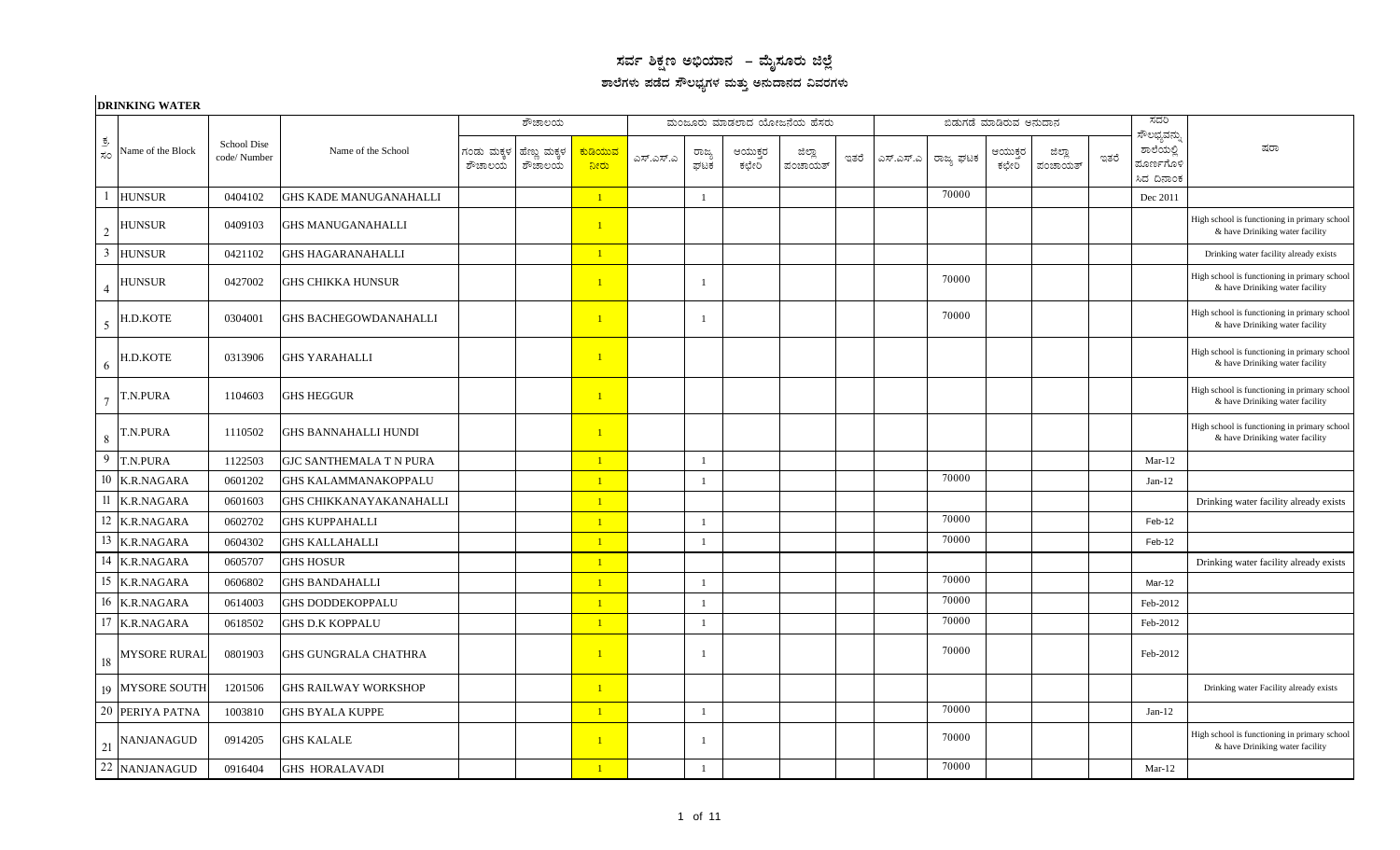|                                  |                             |                    |               | ಶೌಚಾಲಯ                                                      |                               |                        |              |                | ಮಂಜೂರು ಮಾಡಲಾದ ಯೋಜನೆಯ ಹೆಸರು |      |                                      | ಬಿಡುಗಡೆ ಮಾಡಿರುವ ಅನುದಾನ |                   |              | ಸದರಿ<br>ಸೌಲಭ್ಯವನು,                 |     |
|----------------------------------|-----------------------------|--------------------|---------------|-------------------------------------------------------------|-------------------------------|------------------------|--------------|----------------|----------------------------|------|--------------------------------------|------------------------|-------------------|--------------|------------------------------------|-----|
| $\frac{1}{20}$ Name of the Block | School Dise<br>code/ Number | Name of the School | ಶೌಚಾಲಯ ಶೌಚಾಲಯ | ಗಂಡು ಮಕ್ಕಳ   ಹೆಣ್ಣು ಮಕ್ಕಳ $\color{blue} \blacktriangleleft$ | <mark>  ಕುಡಿಯುವ</mark><br>ಾಂದ | $\blacksquare$ ಎಸ್.ಎ । | ರಾಜ್ಯ<br>ಘಟಕ | ಆಯುಕರ<br>ಕಛೇರಿ | ಜಿಲ್ಲಾ<br>ಪಂಚಾಯತ್          | ಇತರೆ | <sub>৴</sub>   ಎಸ್.ಎಸ್.ಎ   ರಾಜ್ಕ ಘಟಕ | ಆಯುಕರ<br>ಕಛೇರಿ         | ಜಿಲ್ಲಾ<br>ಪಂಚಾಯತ್ | ಇತರೆ         | ಶಾಲೆಯಲಿ<br>ಮೂರ್ಣಗೊಳಿ<br>ಸಿದ ದಿನಾಂಕ | ಷರಾ |
|                                  |                             | <b>TOTAL</b>       |               |                                                             | $\ddot{\phantom{0}}$<br>LΖ    |                        | 14           |                |                            |      | 910000                               |                        |                   | $\mathbf{0}$ |                                    |     |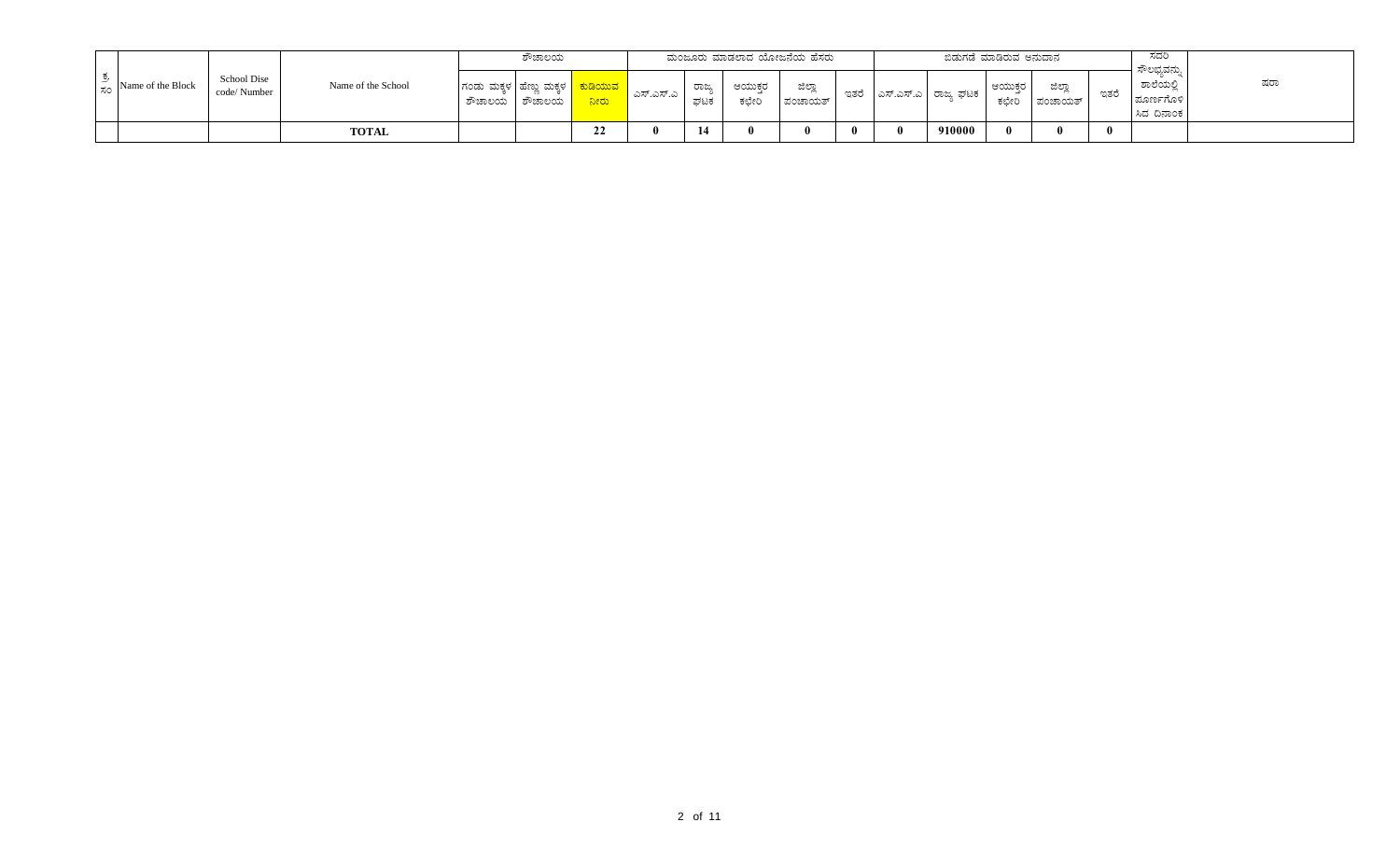## $\,$ ಸರ್ವ ಶಿಕ್ಷಣ ಅಭಿಯಾನ – ಮೈಸೂರು ಜಿಲ್ಲೆ ಶಾಲೆಗಳು ಪಡೆದ ಸೌಲಭ್ಯಗಳ ಮತ್ತು ಅನುದಾನದ ವಿವರಗಳು

## **BOYS TOILET**

|                 |                   |                            |                                  |                                                | ಶೌಚಾಲಯ                 |                 |                 | ಮಂಜೂರು ಮಾಡಲಾದ ಯೋಜನೆಯ ಹೆಸರು |                  |                   |      |                  |           | ಬಿಡುಗಡೆ ಮಾಡಿರುವ ಅನುದಾನ |                   |      | ಸದರಿ                                                |                                                                        |
|-----------------|-------------------|----------------------------|----------------------------------|------------------------------------------------|------------------------|-----------------|-----------------|----------------------------|------------------|-------------------|------|------------------|-----------|------------------------|-------------------|------|-----------------------------------------------------|------------------------------------------------------------------------|
| ಕ್ರ ಸಂ          | Name of the Block | School Dise<br>code/Number | Name of the School               | <mark>ಗಂಡು ಮಕ್ಕಳ</mark><br><mark>ಶೌಚಾಲಯ</mark> | ಹೆಣ್ಣು ಮಕ್ಕಳ<br>ಕೌಚಾಲಯ | ಕುಡಿಯುವ<br>ನೀರು | ಆರ್.ಎಂ<br>ಎಸ್.ಎ | ರಾಜ್ಯ ಘಟಕ                  | ಆಯುಕ್ತರ<br>ಕಛೇರಿ | ಜಿಲ್ಲಾ<br>ಪಂಚಾಯತ್ | ಇತರೆ | ಆರ್.ಎಂ.<br>ಎಸ್.ಎ | ರಾಜ್ಯ ಘಟಕ | ಆಯುಕ್ತರ<br>ಕಛೇರಿ       | ಜಿಲ್ಲಾ<br>ಪಂಚಾಯತ್ | ಇತರೆ | ಸೌಲಭ್ಯವನ್ನು<br>ಶಾಲೆಯಲ್ಲಿ<br>ಮೂರ್ಣಗೊಳಿ<br>ಸಿದ ದಿನಾಂಕ | ಷರಾ                                                                    |
| $\mathbf{1}$    | <b>HUNSUR</b>     | 0404102                    | <b>GHS KADE MANUGANAHALLI</b>    | $\mathbf{1}$                                   |                        |                 |                 | $\mathbf{1}$               |                  |                   |      |                  | 153000    |                        |                   |      | Feb-12                                              |                                                                        |
| 2               | <b>HUNSUR</b>     | 0406403                    | <b>GHS KATTEMALALAVADI</b>       | $\mathbf{1}$                                   |                        |                 |                 |                            |                  |                   |      |                  |           |                        |                   |      |                                                     | Toilet facility already exists                                         |
| $\overline{3}$  | <b>HUNSUR</b>     | 0406804                    | <b>GHS HIREKYATHANAHALLI</b>     | $\mathbf{1}$                                   |                        |                 |                 | $\overline{1}$             |                  |                   |      |                  | 153000    |                        |                   |      | Feb-12                                              |                                                                        |
| $\overline{4}$  | <b>HUNSUR</b>     | 0409103                    | <b>GHS MANUGANAHALLI</b>         | $\mathbf{1}$                                   |                        |                 |                 |                            |                  |                   |      |                  |           |                        |                   |      |                                                     | High school is functioning in<br>primary school & have Toilet facility |
| 5               | <b>HUNSUR</b>     | 0415705                    | <b>GPUS RATHNAPURI</b>           | $\mathbf{1}$                                   |                        |                 |                 |                            |                  |                   |      |                  |           |                        |                   |      |                                                     | Toilet facility already exists                                         |
| 6               | <b>HUNSUR</b>     | 0416902                    | <b>GHS HUNDIMALA</b>             | $\overline{1}$                                 |                        |                 |                 | $\overline{1}$             |                  |                   |      |                  | 153000    |                        |                   |      | $Mar-12$                                            |                                                                        |
| $7\phantom{.0}$ | <b>HUNSUR</b>     | 0418102                    | <b>GHS SINGARAMARANA HALLI</b>   | $\mathbf{1}$                                   |                        |                 |                 | $\overline{1}$             |                  |                   |      |                  | 50000     |                        |                   |      | Feb-12                                              |                                                                        |
| 8               | <b>HUNSUR</b>     | 0419702                    | <b>GHS UDDURU</b>                | $\overline{1}$                                 |                        |                 |                 | $\overline{1}$             |                  |                   |      |                  | 50000     |                        |                   |      | Feb-12                                              |                                                                        |
| 9               | <b>HUNSUR</b>     | 0420304                    | <b>GPUS BANNE KUPPE</b>          | $\vert 1 \vert$                                |                        |                 |                 |                            |                  |                   |      |                  |           |                        |                   |      |                                                     | Toilet facility already exists                                         |
| 10              | <b>HUNSUR</b>     | 0425702                    | <b>GHS NAGAPURA HADI</b>         | $\overline{1}$                                 |                        |                 |                 | $\overline{1}$             |                  |                   |      |                  | 153000    |                        |                   |      | Feb-12                                              |                                                                        |
| 11              | <b>HUNSUR</b>     | 0427002                    | <b>GHS CHIKKA HUNSUR</b>         | $\overline{1}$                                 |                        |                 |                 |                            |                  |                   |      |                  |           |                        |                   |      |                                                     | High school is functioning in<br>primary school & have Toilet facility |
| 12              | H.D.KOTE          | 0304001                    | <b>GHS BACHEGOWDANAHALLI</b>     | $\mathbf{1}$                                   |                        |                 |                 | $\overline{1}$             |                  |                   |      |                  | 153000    |                        |                   |      | $Mar-12$                                            |                                                                        |
| 13              | H.D.KOTE          | 0308104                    | <b>GHS HEBBALA GUPPE</b>         | $\mathbf{1}$                                   |                        |                 |                 | $\overline{1}$             |                  |                   |      |                  | 153000    |                        |                   |      | Feb-12                                              |                                                                        |
| 14              | H.D.KOTE          | 0308607                    | <b>GHS G.B SARAGURU</b>          | $\mathbf{1}$                                   |                        |                 |                 |                            |                  |                   |      |                  |           |                        |                   |      | $Jan-12$                                            |                                                                        |
| 15              | H.D.KOTE          | 0309106                    | <b>GHS ANTHARA SANTE</b>         | $\mathbf{1}$                                   |                        |                 |                 |                            |                  |                   |      |                  |           |                        |                   |      |                                                     | Toilet facility already exists                                         |
| 16              | H.D.KOTE          | 0313906                    | <b>GHS YARAHALLI</b>             | $\mathbf{1}$                                   |                        |                 |                 |                            |                  |                   |      |                  |           |                        |                   |      |                                                     | High school is functioning in<br>primary school & have Toilet facility |
| 17              | H.D.KOTE          | 0321604                    | <b>GHS BADAGALAPURA</b>          | $\mathbf{1}$                                   |                        |                 |                 |                            |                  |                   |      |                  |           |                        |                   |      |                                                     | Toilet facility already exists                                         |
| 18              | <b>T.N.PURA</b>   | 1101402                    | <b>GGHS T.N.PURA</b>             | $\mathbf{1}$                                   |                        |                 |                 |                            |                  |                   |      |                  |           |                        |                   |      |                                                     | <b>GIRLS SCHOOL</b>                                                    |
| 19              | <b>F.N.PURA</b>   | 1104603                    | <b>GHS HEGGUR</b>                | $\overline{1}$                                 |                        |                 |                 |                            |                  |                   |      |                  |           |                        |                   |      |                                                     | High school is functioning in<br>primary school & have Toilet facility |
| 20              | T.N.PURA          | 1107302                    | <b>GHS HALE KEMPAIAHNA HUNDI</b> | $\overline{1}$                                 |                        |                 |                 | $\overline{1}$             |                  |                   |      |                  | 153000    |                        |                   |      | $Mar-12$                                            |                                                                        |
| 21              | T.N.PURA          | 1108203                    | <b>GHS KETHUPURA</b>             | $\vert 1 \vert$                                |                        |                 |                 |                            |                  |                   |      |                  |           |                        |                   |      |                                                     | Toilet facility Already exists                                         |
| 22              | <b>T.N.PURA</b>   | 1110502                    | <b>GHS BANNAHALLI HUNDI</b>      | $\mathbf{1}$                                   |                        |                 |                 |                            |                  |                   |      |                  |           |                        |                   |      |                                                     | High school is functioning in<br>primary school & have Toilet facility |
| 23              | T.N.PURA          | 1111103                    | <b>GHS BELEGERE HUNDI</b>        | $\mathbf{1}$                                   |                        |                 |                 | $\overline{1}$             |                  |                   |      |                  | 153000    |                        |                   |      | $Mar-12$                                            |                                                                        |
| 24              | T.N.PURA          | 1113607                    | <b>GJC MUGUR</b>                 | $\mathbf{1}$                                   |                        |                 |                 |                            |                  |                   |      |                  |           |                        |                   |      |                                                     | Toilet facility Already exists                                         |
| 25              | T.N.PURA          | 1118402                    | <b>GHS VATALU</b>                | $\mathbf{1}$                                   |                        |                 |                 |                            |                  |                   |      |                  |           |                        |                   |      |                                                     | Toilet facility Already exists                                         |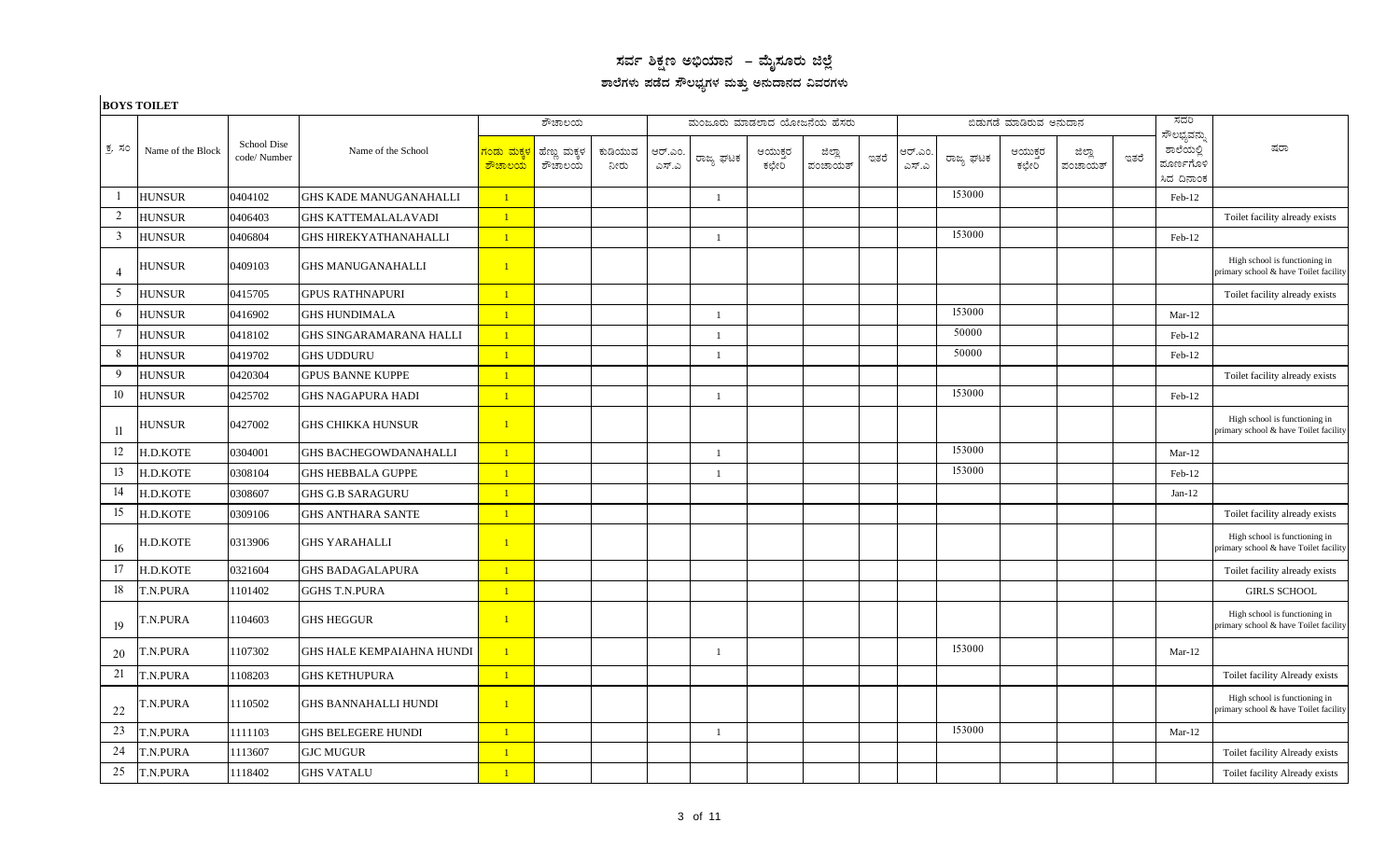|        |                        |                            |                                |                                         | $\overline{\vec{v}^{\text{p}}$ ಚಾಲಯ |                 |                  | ಮಂಜೂರು ಮಾಡಲಾದ ಯೋಜನೆಯ ಹೆಸರು |                  |                   |      |                  |           | ಬಿಡುಗಡೆ ಮಾಡಿರುವ ಅನುದಾನ |                   |      | ಸದರಿ                                                |                                                                        |
|--------|------------------------|----------------------------|--------------------------------|-----------------------------------------|-------------------------------------|-----------------|------------------|----------------------------|------------------|-------------------|------|------------------|-----------|------------------------|-------------------|------|-----------------------------------------------------|------------------------------------------------------------------------|
| ಕ, ಸಂ  | Name of the Block      | School Dise<br>code/Number | Name of the School             | <u>ನಂಡು ಮಕ್ಕ</u><br><mark>ಶೌಚಾಲಯ</mark> | ಹೆಣ್ಣು ಮಕ್ಕಳ<br>ಶೌಚಾಲಯ              | ಕುಡಿಯುವ<br>ನೀರು | ಆರ್.ಎಂ.<br>ಎಸ್.ಎ | ರಾಜ್ಯ ಘಟಕ                  | ಆಯುಕ್ತರ<br>ಕಛೇರಿ | ಜಿಲ್ಲಾ<br>ಪಂಚಾಯತ್ | ಇತರೆ | ಆರ್.ಎಂ.<br>ಎಸ್.ಎ | ರಾಜ್ಯ ಘಟಕ | ಆಯುಕ್ತರ<br>ಕಛೇರಿ       | ಜಿಲ್ಲಾ<br>ಪಂಚಾಯತ್ | ಇತರೆ | ಸೌಲಭ್ಯವನ್ನು<br>ಶಾಲೆಯಲ್ಲಿ<br>ಮೂರ್ಣಗೊಳಿ<br>ಸಿದ ದಿನಾಂಕ | ಷರಾ                                                                    |
| 26     | T.N.PURA               | 1122503                    | <b>GJC SANTHEMALA T N PURA</b> | $\mathbf{1}$                            |                                     |                 |                  | -1                         |                  |                   |      |                  | 153000    |                        |                   |      | $Mar-12$                                            |                                                                        |
| $27\,$ | K.R.NAGARA             | 0601202                    | <b>GHS KALAMMANAKOPPALU</b>    | $\mathbf{1}$                            |                                     |                 |                  | $\mathbf{1}$               |                  |                   |      |                  | 153000    |                        |                   |      | $Jan-12$                                            |                                                                        |
| $28\,$ | K.R.NAGARA             | 0601302                    | <b>GHS HEBSURU</b>             | $\mathbf{1}$                            |                                     |                 |                  |                            |                  |                   |      |                  | 153000    |                        |                   |      | $Jan-12$                                            |                                                                        |
| 29     | <b>K.R.NAGARA</b>      | 0602702                    | <b>GHS KUPPAHALLI</b>          | $\mathbf{1}$                            |                                     |                 |                  |                            |                  |                   |      |                  |           |                        |                   |      | $Jan-12$                                            |                                                                        |
| 30     | <b>K.R.NAGARA</b>      | 0604302                    | <b>GHS KALLAHALLI</b>          | $\mathbf{1}$                            |                                     |                 |                  |                            |                  |                   |      |                  | 153000    |                        |                   |      | Feb-12                                              |                                                                        |
| 31     | K.R.NAGARA             | 0605707                    | <b>GHS HOSUR</b>               | $\mathbf{1}$                            |                                     |                 |                  |                            |                  |                   |      |                  | 153000    |                        |                   |      | $Jan-12$                                            |                                                                        |
| $32\,$ | K.R.NAGARA             | 0606802                    | <b>GHS BANDAHALLI</b>          | $\overline{1}$                          |                                     |                 |                  | $\overline{1}$             |                  |                   |      |                  | 153000    |                        |                   |      | Feb-12                                              |                                                                        |
| 33     | K.R.NAGARA             | 0614003                    | <b>GHS DODDEKOPPALU</b>        | $\mathbf{1}$                            |                                     |                 |                  |                            |                  |                   |      |                  | 153000    |                        |                   |      | $Dec-11$                                            |                                                                        |
| 34     | K.R.NAGARA             | 0618502                    | GHS D.K KOPPALU                | $\mathbf{1}$                            |                                     |                 |                  | $\mathbf{1}$               |                  |                   |      |                  | 153000    |                        |                   |      | $Mar-12$                                            |                                                                        |
| 35     | K.R.NAGARA             | 0619702                    | GHS CHIKKAVADDARAGUDI          | $\mathbf{1}$                            |                                     |                 |                  |                            |                  |                   |      |                  | 153000    |                        |                   |      | $Dec-11$                                            |                                                                        |
| 36     | NANJANAGUD             | 0901403                    | <b>GHS HARADANAHALLI</b>       | $\mathbf{1}$                            |                                     |                 |                  |                            |                  |                   |      | 35000            |           |                        |                   |      | $Jan-12$                                            |                                                                        |
| 37     | NANJANAGUD             | 0905202                    | <b>GHS KAPPASOGE</b>           | $\mathbf{1}$                            |                                     |                 |                  |                            |                  |                   |      |                  | 153000    |                        |                   |      | $Mar-12$                                            |                                                                        |
| 38     | NANJANAGUD             | 0907302                    | <b>GHS HEGGADAHALLI</b>        | $\mathbf{1}$                            |                                     |                 |                  | $\mathbf{1}$               |                  |                   |      |                  | 153000    |                        |                   |      | $Mar-12$                                            |                                                                        |
| 39     | NANJANAGUD             | 0912403                    | <b>GJC HEMMARAGALA</b>         | $\mathbf{1}$                            |                                     |                 |                  |                            |                  |                   |      |                  | 153000    |                        |                   |      | Feb-12                                              |                                                                        |
| 40     | <b>NANJANAGUD</b>      | 0914205                    | <b>GHS KALALE</b>              | $\vert$                                 |                                     |                 |                  |                            |                  |                   |      |                  |           |                        |                   |      |                                                     | High school is functioning in<br>primary school & have Toilet facility |
| 41     | NANJANAGUD             | 0914403                    | <b>GHS KASUVINAHALLI</b>       | $\mathbf{1}$                            |                                     |                 |                  |                            |                  |                   |      |                  |           |                        |                   |      |                                                     | Toilet facility Already exists                                         |
| 42     | NANJANAGUD             | 0915502                    | GHS NAVILURU                   | $\mathbf{1}$                            |                                     |                 |                  |                            |                  |                   |      |                  |           |                        |                   |      |                                                     | Toilet facility Already exists                                         |
| 43     | <b>NANJANAGUD</b>      | 0916404                    | <b>GHS HORALAVADI</b>          | $\mathbf{1}$                            |                                     |                 |                  | $\mathbf{1}$               |                  |                   |      |                  | 153000    |                        |                   |      | Feb-12                                              |                                                                        |
| 44     | NANJANAGUD             | 0919704                    | <b>GHS MALLUPURA</b>           | $\mathbf{1}$                            |                                     |                 |                  |                            |                  |                   |      |                  |           |                        |                   |      |                                                     | High school is functioning in<br>primary school & have Toilet facility |
| 45     | <b>MYSORE</b><br>NORTH | 0703302                    | <b>GHS KUMBARAKOPPAL</b>       | $\mathbf{1}$                            |                                     |                 |                  | -1                         |                  |                   |      |                  | 153000    |                        |                   |      | march 2012                                          | High school is functioning in<br>primary school & have Toilet facility |
| 46     | MYSORE RURAL 0801502   |                            | GHS KALLURA NAGANAHALLI        | $\mathbf{1}$                            |                                     |                 |                  |                            |                  |                   |      |                  |           |                        |                   |      |                                                     | Toilet Facility already exists                                         |
| 47     | MYSORE RURAL 0801903   |                            | <b>GHS GUNGRALA CHATHRA</b>    | $\mathbf{1}$                            |                                     |                 |                  | -1                         |                  |                   |      |                  | 153000    |                        |                   |      | march 2012                                          |                                                                        |
| 48     | MYSORE RURAL 0802708   |                            | <b>GHS BOGADI</b>              | $\mathbf{1}$                            |                                     |                 |                  |                            |                  |                   |      |                  |           |                        |                   |      |                                                     | High school is functioning in<br>primary school & have Toilet facility |
| 49     | MYSORE RURAL 0805206   |                            | <b>GHS METAGAHLLI</b>          | $\overline{1}$                          |                                     |                 |                  |                            |                  |                   |      |                  | 153000    |                        |                   |      | Feb 2012                                            |                                                                        |
| 50     | MYSORE RURAL 0807104   |                            | <b>GHS YARAGANAHALLI</b>       | $\mathbf{1}$                            |                                     |                 |                  | $\mathbf{1}$               |                  |                   |      |                  | 153000    |                        |                   |      | Feb 2012                                            |                                                                        |
| 51     | MYSORE RURAL 0808103   |                            | <b>GHS HOSAHUNDI</b>           | $\mathbf{1}$                            |                                     |                 |                  |                            |                  |                   |      |                  |           |                        |                   |      |                                                     | High school is functioning in<br>primary school & have Toilet facility |
| 52     | MYSORE RURAL 0810702   |                            | <b>GHS SOMESHWARAPURA</b>      | $\mathbf{1}$                            |                                     |                 |                  |                            |                  |                   |      |                  |           |                        |                   |      |                                                     | High school is functioning in<br>primary school & have Toilet facility |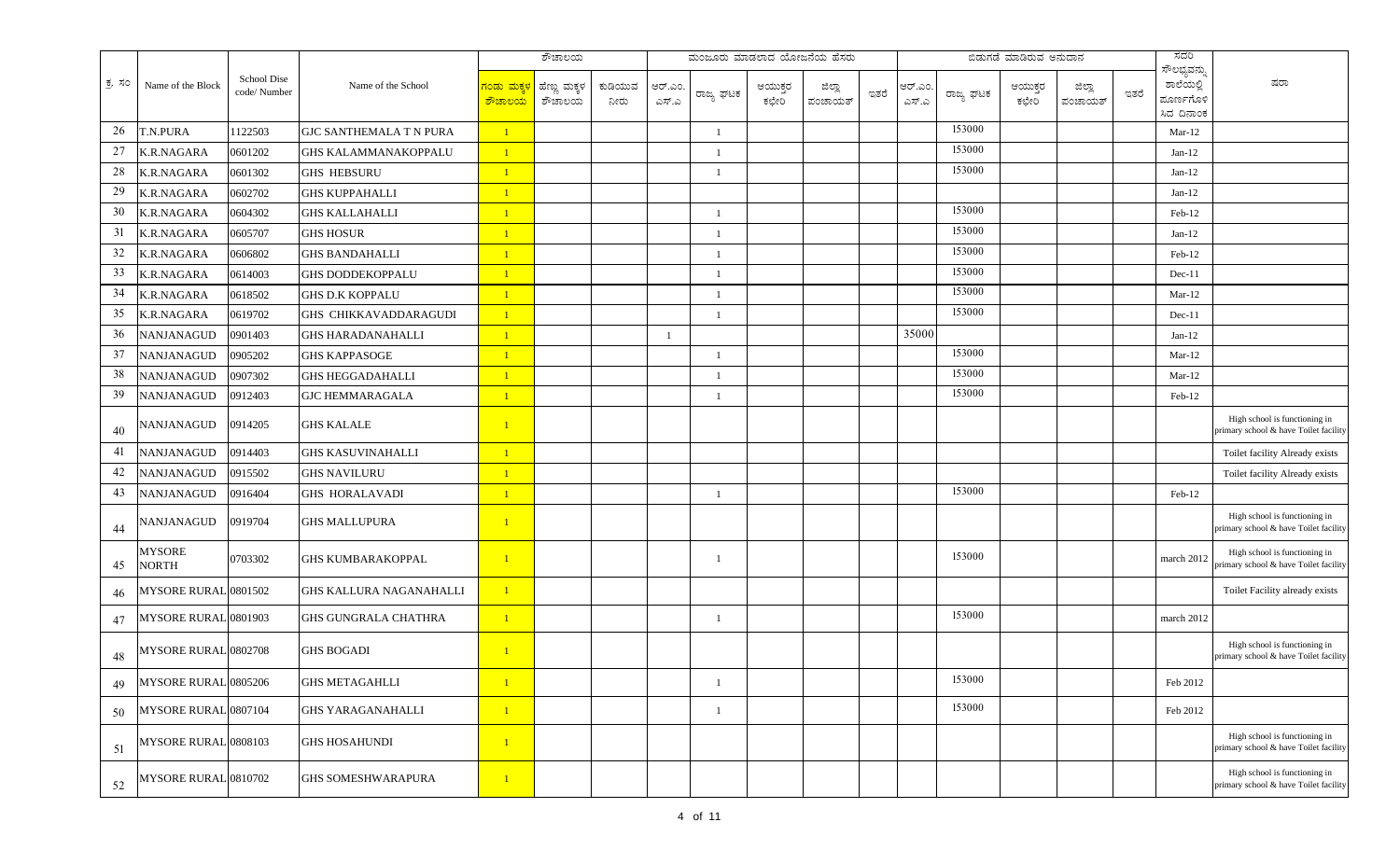|       |                                                 |                                      |                                                             | ಶೌಚಾಲಯ |                 |                  |           |                  | ಮಂಜೂರು ಮಾಡಲಾದ ಯೋಜನೆಯ ಹೆಸರು |                |                  |           | ಬಿಡುಗಡೆ ಮಾಡಿರುವ ಅನುದಾನ |                   |                | ಸದರಿ                                  |                                                                        |
|-------|-------------------------------------------------|--------------------------------------|-------------------------------------------------------------|--------|-----------------|------------------|-----------|------------------|----------------------------|----------------|------------------|-----------|------------------------|-------------------|----------------|---------------------------------------|------------------------------------------------------------------------|
| ಕ, ಸಂ | School Dise<br>Name of the Block<br>code/Number | Name of the School                   | <mark>ಗಂಡು ಮಕ್ಕಳ</mark> ಹೆಣ್ಣು ಮಕ್ಕಳ<br><mark>ಶೌಚಾಲಯ</mark> | ಶೌಚಾಲಯ | ಕುಡಿಯುವ<br>ನೀರು | ಆರ್.ಎಂ.<br>ಎಸ್.ಎ | ರಾಜ್ಯ ಘಟಕ | ಆಯುಕ್ತರ<br>ಕಛೇರಿ | ಜಿಲ್ಲಾ<br>ಪಂಚಾಯತ್          | ಇತರೆ           | ಆರ್.ಎಂ.<br>ಎಸ್.ಎ | ರಾಜ್ಯ ಘಟಕ | ಆಯುಕ್ತರ<br>ಕಛೇರಿ       | ಜಿಲ್ಲಾ<br>ಪಂಚಾಯತ್ | ಇತರೆ           | ಸೌಲಭ್ಯವನ್ನು<br>ಶಾಲೆಯಲ್ಲಿ<br>ಮೂರ್ಣಗೊಳಿ | ಷರಾ                                                                    |
|       |                                                 |                                      |                                                             |        |                 |                  |           |                  |                            |                |                  |           |                        |                   |                | ಸಿದ ದಿನಾಂಕ                            |                                                                        |
| 53    | MYSORE RURAL 0817002                            | <b>GHS D.SALUNDI</b>                 |                                                             |        |                 |                  |           |                  |                            |                |                  |           |                        |                   |                |                                       | High school is functioning in<br>primary school & have Toilet facility |
| 54    | MYSORE SOUTH 1201310                            | GHS 1ST CROSS ASHOKA<br><b>PURAM</b> |                                                             |        |                 |                  |           |                  |                            |                |                  |           |                        |                   |                |                                       | Toilet Facility already exists                                         |
| 55    | MYSORE SOUTH 1201506                            | <b>GHS RAILWAY WORKSHOP</b>          |                                                             |        |                 |                  |           |                  |                            |                |                  |           |                        |                   |                |                                       | <b>GIRLS SCHOOL</b>                                                    |
| 56    | PERIYA PATNA<br>1002102                         | <b>GHS HARANAHALLI</b>               |                                                             |        |                 |                  |           |                  |                            |                |                  |           |                        |                   |                |                                       | Toilet Facility already exists                                         |
| 57    | PERIYA PATNA<br>1004703                         | <b>GHS CHANNAKAL BENAGALU</b>        |                                                             |        |                 |                  |           |                  |                            |                |                  | 153000    |                        |                   |                | $Jan-12$                              |                                                                        |
| 58    | PERIYA PATNA<br>1005603                         | DKV HS DODDAKAMARAVALLI              |                                                             |        |                 |                  |           |                  |                            |                |                  | 153000    |                        |                   |                | $Jan-12$                              |                                                                        |
| 59    | <b>ERIYA PATNA</b> 1007407                      | <b>GHS MUTHURU</b>                   |                                                             |        |                 |                  |           |                  |                            |                |                  |           |                        |                   |                |                                       | High school is functioning in<br>primary school & have Toilet facility |
| 60    | 1011503<br>PERIYA PATNA                         | <b>GHS MAKODU</b>                    |                                                             |        |                 |                  |           |                  |                            |                |                  | 153000    |                        |                   |                | $Jan-12$                              |                                                                        |
| 61    | PERIYA PATNA<br>1019002                         | <b>GHS BETTADA THUNGA</b>            |                                                             |        |                 |                  |           |                  |                            |                |                  | 153000    |                        |                   |                | $Jan-12$                              |                                                                        |
|       |                                                 | <b>TOTAL</b>                         | 61                                                          |        | $\Omega$        |                  | 31        | $\Omega$         | $\overline{0}$             | $\overline{0}$ | 35000            | 4537000   | $\Omega$               |                   | $\overline{0}$ |                                       |                                                                        |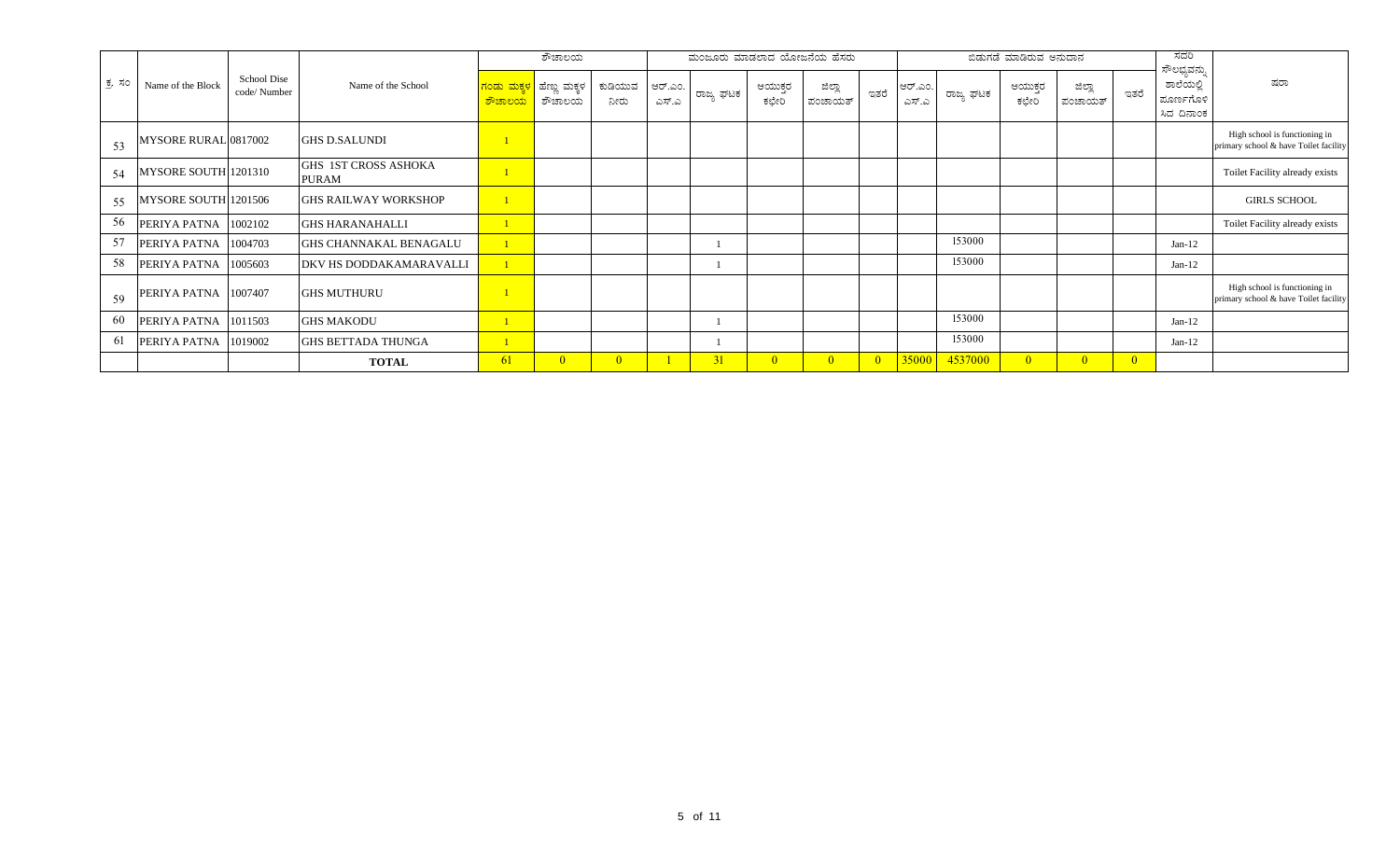## $\,$ ಸರ್ವ ಶಿಕ್ಷಣ ಅಭಿಯಾನ – ಮೈಸೂರು ಜಿಲ್ಲೆ ಶಾಲೆಗಳು ಪಡೆದ ಸೌಲಭ್ಯಗಳ ಮತ್ತು ಅನುದಾನದ ವಿವರಗಳು

|                 | <b>GIRLS TOILET</b> |                            |                                  |                      |                                                  |                 |                            |                  |                   |      |           |           |                        |                   |        |                                                     |
|-----------------|---------------------|----------------------------|----------------------------------|----------------------|--------------------------------------------------|-----------------|----------------------------|------------------|-------------------|------|-----------|-----------|------------------------|-------------------|--------|-----------------------------------------------------|
|                 |                     |                            |                                  |                      | ಶೌಚಾಲಯ                                           |                 | ಮಂಜೂರು ಮಾಡಲಾದ ಯೋಜನೆಯ ಹೆಸರು |                  |                   |      |           |           | ಬಿಡುಗಡೆ ಮಾಡಿರುವ ಅನುದಾನ |                   |        | ಸದರಿ                                                |
| ಕ್ರ ಸಂ          | Name of the Block   | School Dise<br>code/Number | Name of the School               | ಗಂಡು ಮಕ್ಕಳ<br>ಶೌಚಾಲಯ | <mark>ಹೆಣ್ಣು ಮಕ್ಕಳ</mark><br><mark>ಶೌಚಾಲಯ</mark> | ಕುಡಿಯುವ<br>ನೀರು | ಎಸ್.ಎಸ್.ಎ ರಾಜ್ಯ ಘಟಕ        | ಆಯುಕ್ತರ<br>ಕಛೇರಿ | ಜಿಲ್ಲಾ<br>ಪಂಚಾಯತ್ | ಇತರೆ | ಎಸ್.ಎಸ್.ಎ | ರಾಜ್ಯ ಘಟಕ | ಆಯುಕ್ತರ<br>ಕಛೇರಿ       | ಜಿಲ್ಲಾ<br>ಪಂಚಾಯತ್ | ಇತರೆ   | ಸೌಲಭ್ಯವನ್ನು<br>ಶಾಲೆಯಲ್ಲಿ<br>ಮೂರ್ಣಗೊಳಿ<br>ಸಿದ ದಿನಾಂಕ |
| -1              | <b>HUNSUR</b>       | 0404102                    | <b>GHS KADE MANUGANAHALLI</b>    |                      | $\mathbf{1}$                                     |                 | $\mathbf{1}$               |                  |                   |      |           | 153000    |                        |                   |        | $Feb-12$                                            |
| 2               | <b>HUNSUR</b>       | 0406804                    | <b>GHS HIREKYATHANAHALLI</b>     |                      | $\mathbf{1}$                                     |                 | $\overline{1}$             |                  |                   |      |           | 153000    |                        |                   |        | Feb-12                                              |
| 3               | <b>HUNSUR</b>       | 0409103                    | <b>GHS MANUGANAHALLI</b>         |                      | $\mathbf{1}$                                     |                 |                            |                  |                   |      |           |           |                        |                   |        |                                                     |
| $\overline{4}$  | <b>HUNSUR</b>       | 0416902                    | <b>GHS HUNDIMALA</b>             |                      | $\mathbf{1}$                                     |                 | $\mathbf{1}$               |                  |                   |      |           | 153000    |                        |                   |        | $Mar-12$                                            |
| 5               | <b>HUNSUR</b>       | 0418102                    | <b>GHS SINGARAMARANA HALLI</b>   |                      | $\mathbf{1}$                                     |                 | $\mathbf{1}$               |                  |                   |      |           | 50000     |                        |                   |        | Feb-12                                              |
| 6               | <b>HUNSUR</b>       | 0419702                    | <b>GHS UDDURU</b>                |                      | $\mathbf{1}$                                     |                 | $\overline{1}$             |                  |                   |      |           | 50000     |                        |                   |        | Feb-12                                              |
| $7\phantom{.0}$ | <b>HUNSUR</b>       | 0425702                    | <b>GHS NAGAPURA HADI</b>         |                      | $\mathbf{1}$                                     |                 | $\overline{1}$             |                  |                   |      |           | 153000    |                        |                   |        | Feb-12                                              |
| 8               | <b>HUNSUR</b>       | 0427002                    | <b>GHS CHIKKA HUNSUR</b>         |                      | $\mathbf{1}$                                     |                 |                            |                  |                   |      |           |           |                        |                   |        |                                                     |
| $\mathbf{Q}$    | H.D.KOTE            | 0304001                    | <b>GHS BACHEGOWDANAHALLI</b>     |                      | $\mathbf{1}$                                     |                 | $\mathbf{1}$               |                  |                   |      |           | 153000    |                        |                   |        | $Mar-12$                                            |
| 10              | H.D.KOTE            | 0308104                    | <b>GHS HEBBALA GUPPE</b>         |                      | $\overline{1}$                                   |                 | $\overline{1}$             |                  |                   |      |           | 153000    |                        |                   |        | Feb-12                                              |
| 11              | H.D.KOTE            | 0308607                    | <b>GHS G.B SARAGURU</b>          |                      | $\mathbf{1}$                                     |                 |                            |                  |                   | -1   |           |           |                        |                   | 100000 | Jan- $12$                                           |
| 12              | H.D.KOTE            | 0313906                    | <b>GHS YARAHALLI</b>             |                      | $\mathbf{1}$                                     |                 |                            |                  |                   |      |           |           |                        |                   |        |                                                     |
| 13              | H.D.KOTE            | 0321604                    | <b>GHS BADAGALAPURA</b>          |                      | $\mathbf{1}$                                     |                 |                            |                  |                   |      |           |           |                        |                   |        |                                                     |
| 14              | <b>T.N.PURA</b>     | 1104603                    | <b>GHS HEGGUR</b>                |                      | $\mathbf{1}$                                     |                 |                            |                  |                   |      |           |           |                        |                   |        |                                                     |
| 15              | <b>T.N.PURA</b>     | 1107302                    | <b>GHS HALE KEMPAIAHNA HUNDI</b> |                      | $\mathbf{1}$                                     |                 | $\mathbf{1}$               |                  |                   |      |           | 153000    |                        |                   |        | $Mar-12$                                            |
| 16              | <b>T.N.PURA</b>     | 1108203                    | <b>GHS KETHUPURA</b>             |                      | $\mathbf{1}$                                     |                 |                            |                  |                   |      |           |           |                        |                   |        |                                                     |
| 17              | <b>T.N.PURA</b>     | 1110502                    | <b>GHS BANNAHALLI HUNDI</b>      |                      | $\mathbf{1}$                                     |                 |                            |                  |                   |      |           |           |                        |                   |        |                                                     |
| 18              | T.N.PURA            | 1111103                    | <b>GHS BEREGERE HUNDI</b>        |                      | $\mathbf{1}$                                     |                 | $\mathbf{1}$               |                  |                   |      |           | 153000    |                        |                   |        | $Mar-12$                                            |
| 19              | <b>T.N.PURA</b>     | 1121703                    | <b>GJC BANNUR</b>                |                      |                                                  |                 |                            |                  |                   |      |           |           |                        |                   |        |                                                     |
| 20              | <b>T.N.PURA</b>     | 1122503                    | <b>GJC SANTHEMALA T N PURA</b>   |                      |                                                  |                 |                            |                  |                   |      |           |           |                        |                   |        |                                                     |
| 21              | <b>K.R.NAGARA</b>   | 0601202                    | <b>GHS KALAMMANAKOPPALU</b>      |                      | $\mathbf{1}$                                     |                 | $\overline{1}$             |                  |                   |      |           | 153000    |                        |                   |        | Jan- $12$                                           |
| 22              | <b>K.R.NAGARA</b>   | 0602202                    | <b>GHS ANKANAHALLI</b>           |                      | $\mathbf{1}$                                     |                 | $\overline{1}$             |                  |                   |      |           | 153000    |                        |                   |        | Feb-12                                              |
| 23              | <b>K.R.NAGARA</b>   | 0604302                    | <b>GHS KALLAHALLI</b>            |                      | $\mathbf{1}$                                     |                 | $\mathbf{1}$               |                  |                   |      |           | 153000    |                        |                   |        | Feb-12                                              |
| 24              | <b>K.R.NAGARA</b>   | 0605707                    | <b>GHS HOSUR</b>                 |                      | $\overline{1}$                                   |                 | $\mathbf{1}$               |                  |                   |      |           | 153000    |                        |                   |        | Jan- $12$                                           |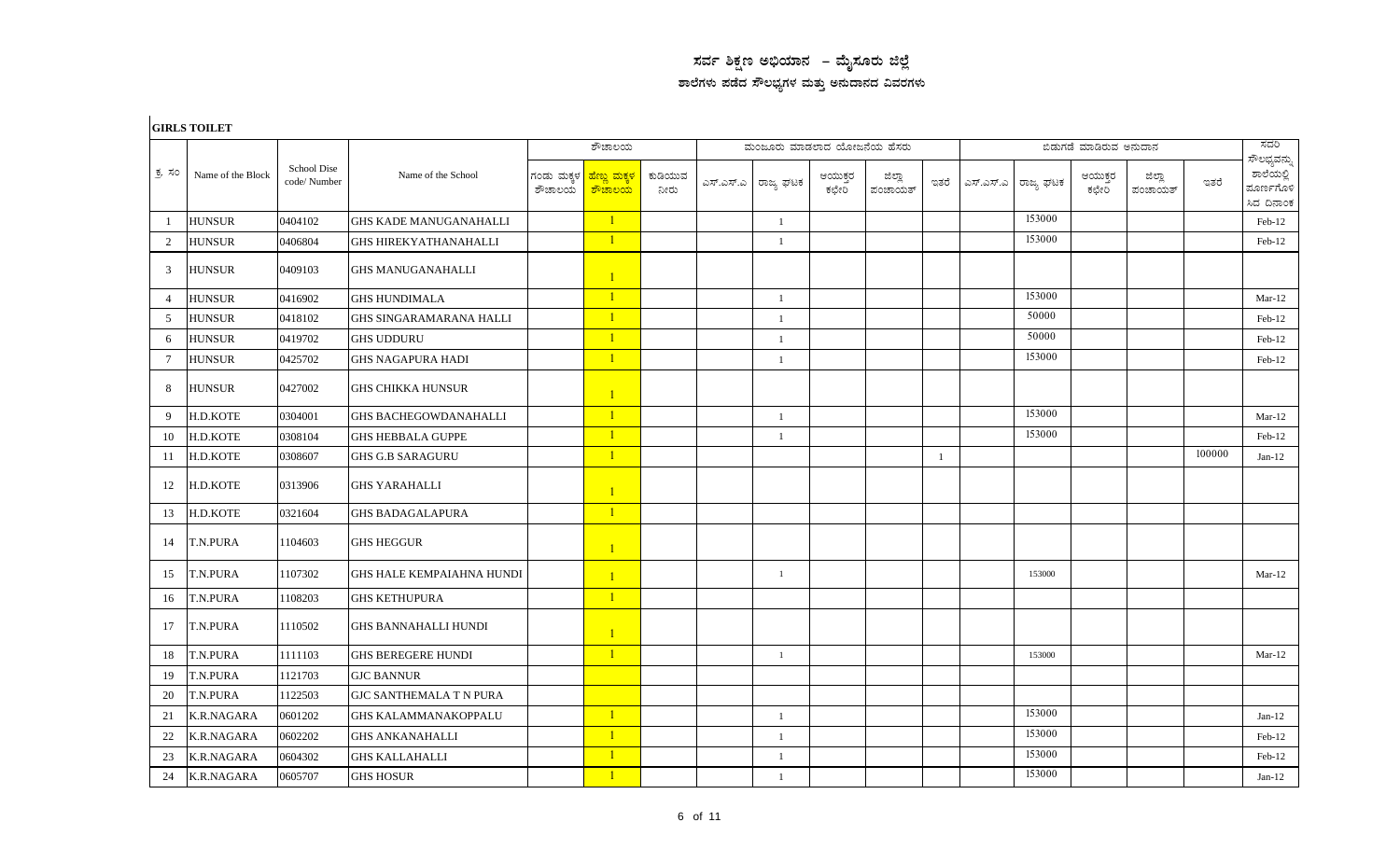|        |                               |                            |                              |                      | ಶೌಚಾಲಯ                                      |                 | ಮಂಜೂರು ಮಾಡಲಾದ ಯೋಜನೆಯ ಹೆಸರು |                  |                   |      |           |           | ಬಿಡುಗಡೆ ಮಾಡಿರುವ ಅನುದಾನ |                   |      | ಸದರಿ                                                |
|--------|-------------------------------|----------------------------|------------------------------|----------------------|---------------------------------------------|-----------------|----------------------------|------------------|-------------------|------|-----------|-----------|------------------------|-------------------|------|-----------------------------------------------------|
| ಕ್ರ ಸಂ | Name of the Block             | School Dise<br>code/Number | Name of the School           | ಗಂಡು ಮಕ್ಕಳ<br>ಶೌಚಾಲಯ | <mark>'ಹೆಣ್ಣು ಮಕ್ಕಳ</mark><br><u>ಕಾಚಾಲಯ</u> | ಕುಡಿಯುವ<br>ನೀರು | ಎಸ್.ಎಸ್.ಎ ರಾಜ್ಯ ಘಟಕ        | ಆಯುಕ್ತರ<br>ಕಛೇರಿ | ಜಿಲ್ಲಾ<br>ಪಂಚಾಯತ್ | ಇತರೆ | ಎಸ್.ಎಸ್.ಎ | ರಾಜ್ಯ ಘಟಕ | ಆಯುಕ್ತರ<br>ಕಛೇರಿ       | ಜಿಲ್ಲಾ<br>ಪಂಚಾಯತ್ | ಇತರೆ | ಸೌಲಭ್ಯವನ್ನು<br>ಶಾಲೆಯಲ್ಲಿ<br>ಮೂರ್ಣಗೊಳಿ<br>ಸಿದ ದಿನಾಂಕ |
| 25     | <b>K.R.NAGARA</b>             | 0606802                    | <b>GHS BANDAHALLI</b>        |                      | $\mathbf{1}$                                |                 | $\mathbf{1}$               |                  |                   |      |           | 153000    |                        |                   |      | Feb-12                                              |
| 26     | K.R.NAGARA                    | 0614003                    | <b>GHS DODDEKOPPALU</b>      |                      | $\mathbf{1}$                                |                 | $\mathbf{1}$               |                  |                   |      |           | 153000    |                        |                   |      | $Dec-11$                                            |
| 27     | <b>K.R.NAGARA</b>             | 0618502                    | <b>GHS D.K KOPPALU</b>       |                      | $\mathbf{1}$                                |                 | $\mathbf{1}$               |                  |                   |      |           | 153000    |                        |                   |      | $Mar-12$                                            |
| 28     | K.R.NAGARA                    | 0619702                    | GHS CHIKKAVADDARAGUDI        |                      | $\mathbf{1}$                                |                 | 1                          |                  |                   |      |           | 153000    |                        |                   |      | $Dec-11$                                            |
| 29     | <b>K.R.NAGARA</b>             | 0623003                    | <b>SKR GJC K R NAGAR</b>     |                      | $\mathbf{1}$                                |                 | $\mathbf{1}$               |                  |                   |      |           | 153000    |                        |                   |      | $Mar-12$                                            |
| 30     | <b>MYSORE</b><br><b>NORTH</b> | 0706302                    | <b>GHS GOWSIYA NAGAR</b>     |                      | $\mathbf{1}$                                |                 |                            |                  |                   |      |           |           |                        |                   |      |                                                     |
| 31     | MYSORE RURAL 0801903          |                            | <b>GHS GUNGRALA CHATHRA</b>  |                      | $\mathbf{1}$                                |                 | -1                         |                  |                   |      |           | 153000    |                        |                   |      | march 2012                                          |
| 32     | MYSORE RURAL 0802708          |                            | <b>GHS BOGADI</b>            |                      | $\mathbf{1}$                                |                 |                            |                  |                   |      |           |           |                        |                   |      |                                                     |
| 33     | MYSORE RURAL 0805206          |                            | <b>GHS METAGAHLLI</b>        |                      | $\mathbf{1}$                                |                 | $\mathbf{1}$               |                  |                   |      |           | 153000    |                        |                   |      | Feb 2012                                            |
| 34     | MYSORE RURAL 0807104          |                            | <b>GHS YARAGANAHALLI</b>     |                      | $\mathbf{1}$                                |                 | -1                         |                  |                   |      |           | 153000    |                        |                   |      | Feb 2012                                            |
| 35     | MYSORE RURAL 0808103          |                            | <b>GHS HOSAHUNDI</b>         |                      | $\mathbf{1}$                                |                 |                            |                  |                   |      |           |           |                        |                   |      |                                                     |
| 36     | MYSORE RURAL 0810702          |                            | <b>GHS SOMESHWARAPURA</b>    |                      | $\mathbf{1}$                                |                 |                            |                  |                   |      |           |           |                        |                   |      |                                                     |
| 37     | MYSORE RURAL 0814402          |                            | <b>GHS S KALLAHALLI</b>      |                      | $\mathbf{1}$                                |                 |                            |                  |                   |      |           |           |                        |                   |      |                                                     |
| 38     | MYSORE RURAL 0817203          |                            | <b>GHS GOPALAPURA</b>        |                      | $\mathbf{1}$                                |                 |                            |                  |                   |      |           |           |                        |                   |      |                                                     |
| 39     | MYSORE RURAL 0822101          |                            | <b>GHS PUTTEGOWDANAHUNDI</b> |                      | $\mathbf{1}$                                |                 |                            |                  |                   |      |           |           |                        |                   |      |                                                     |
| 40     | MYSORE SOUTH 1201506          |                            | <b>GHS RAILWAY WORKSHOP</b>  |                      | $\mathbf{1}$                                |                 |                            |                  |                   |      |           |           |                        |                   |      |                                                     |
| 41     | PERIYA PATNA 1001007          |                            | <b>GJC KITHURU</b>           |                      | $\mathbf{1}$                                |                 | $\mathbf{1}$               |                  |                   |      |           | 153000    |                        |                   |      | Feb-12                                              |
| 42     | PERIYA PATNA                  | 1004703                    | GHS CHANNAKAL BENAGALU       |                      | $\mathbf{1}$                                |                 | $\mathbf{1}$               |                  |                   |      |           | 153000    |                        |                   |      | $Jan-12$                                            |
| 43     | PERIYA PATNA                  | 1005603                    | DKV HS DODDAKAMARAVALLI      |                      | $\mathbf{1}$                                |                 | $\mathbf{1}$               |                  |                   |      |           | 153000    |                        |                   |      | $Jan-12$                                            |
|        | 44 PERIYA PATNA 1007407       |                            | <b>GHS MUTHURU</b>           |                      |                                             |                 |                            |                  |                   |      |           |           |                        |                   |      |                                                     |
| 45     | PERIYA PATNA                  | 1011503                    | <b>GHS MAKODU</b>            |                      | $\mathbf{1}$                                |                 | $\mathbf{1}$               |                  |                   |      |           | 153000    |                        |                   |      | $Jan-12$                                            |
| 46     | PERIYA PATNA                  | 1019002                    | <b>GHS BETTADA THUNGA</b>    |                      | $\mathbf{1}$                                |                 | $\mathbf{1}$               |                  |                   |      |           | 153000    |                        |                   |      | $Jan-12$                                            |
| 47     | NANJANAGUD                    | 0905202                    | <b>GHS KAPPASOGE</b>         |                      | $\mathbf{1}$                                |                 | $\mathbf{1}$               |                  |                   |      |           | 153000    |                        |                   |      | march 2012                                          |
| 48     | <b>NANJANAGUD</b>             | 0907302                    | <b>GHS HEGGADAHALLI</b>      |                      | $\mathbf{1}$                                |                 | $\mathbf{1}$               |                  |                   |      |           | 153000    |                        |                   |      | march 2012                                          |
| 49     | NANJANAGUD                    | 0912403                    | <b>GJC HEMMARAGALA</b>       |                      | $\mathbf{1}$                                |                 | $\mathbf{1}$               |                  |                   |      |           | 153000    |                        |                   |      | Feb 2012                                            |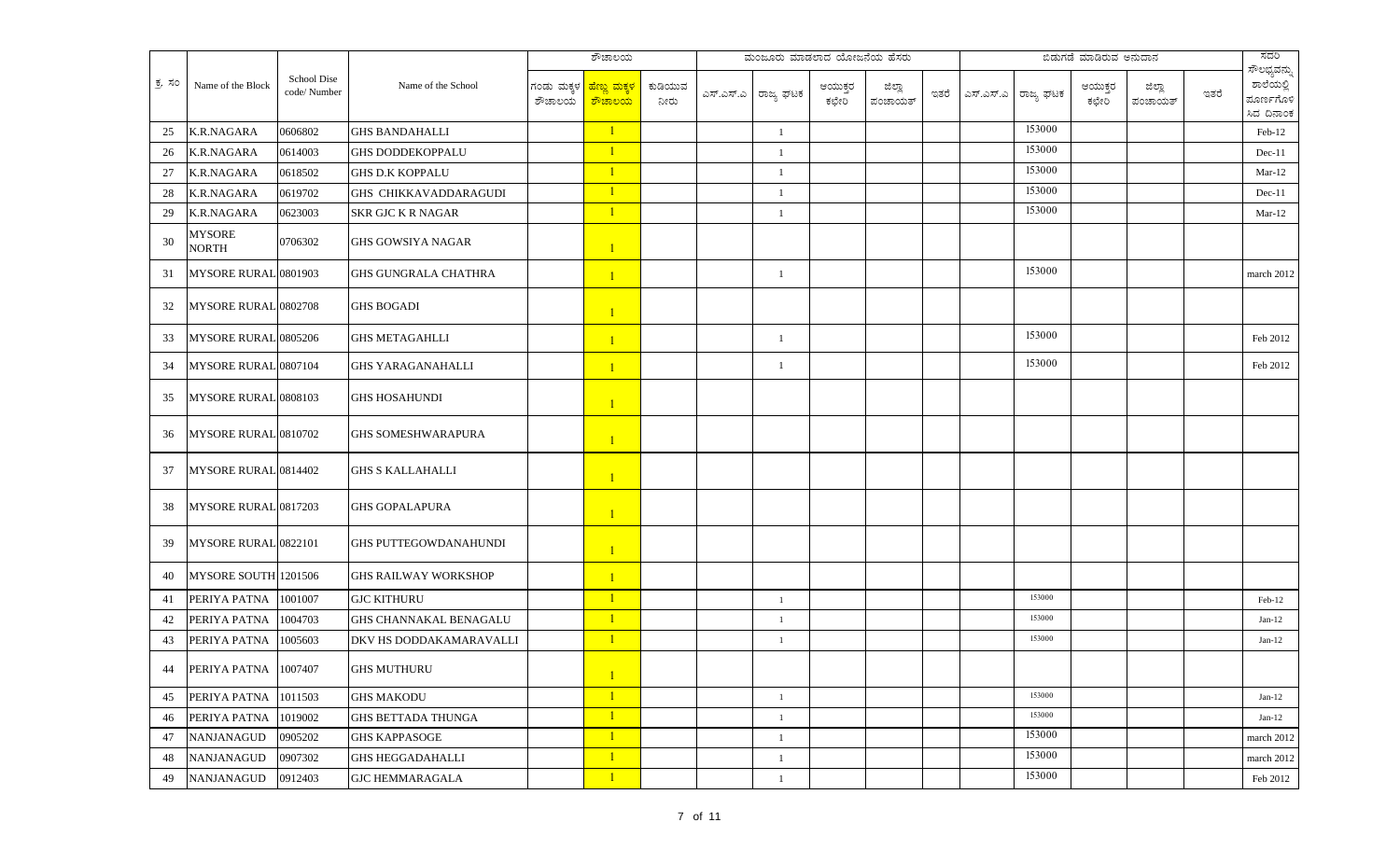|        |                   |                            |                       | ಶೌಚಾಲಯ |                                                               | ಮಂಜೂರು ಮಾಡಲಾದ ಯೋಜನೆಯ ಹೆಸರು |                       |                |                   |      |              | ಬಿಡುಗಡೆ ಮಾಡಿರುವ ಅನುದಾನ |                |                   | ಸದರಿ   |                                                     |
|--------|-------------------|----------------------------|-----------------------|--------|---------------------------------------------------------------|----------------------------|-----------------------|----------------|-------------------|------|--------------|------------------------|----------------|-------------------|--------|-----------------------------------------------------|
| ಕ್ರ ಸಂ | Name of the Block | School Dise<br>code/Number | Name of the School    | ಶೌಚಾಲಯ | ಗಂಡು ಮಕ್ಕಳ <mark>  ಹೆಣ್ಣು ಮಕ್ಕಳ</mark><br><mark>ಕೌಚಾಲಯ</mark> | ಕುಡಿಯುವ<br>ನೀರು            | ಎಸ್.ಎಸ್.ಎ   ರಾಜ್ಯ ಘಟಕ | ಆಯುಕರ<br>ಕಛೇರಿ | ಜಿಲ್ಲಾ<br>ಪಂಚಾಯತ್ | ಇತರೆ |              | ಎಸ್.ಎಸ್.ಎ   ರಾಜ್ಯ ಘಟಕ  | ಆಯುಕರ<br>ಕಛೇರಿ | ಜಿಲ್ಲಾ<br>ಪಂಚಾಯತ್ | ಇತರೆ   | ಸೌಲಭ್ಯವನ್ನು<br>ಶಾಲೆಯಲ್ಲಿ<br>ಮೂರ್ಣಗೊಳಿ<br>ಸಿದ ದಿನಾಂಕ |
| 50     | <b>NANJANAGUD</b> | 0912805                    | <b>GHS HEDATHALE</b>  |        |                                                               |                            |                       |                |                   |      |              | 153000                 |                |                   |        | Feb 2012                                            |
| 51     | NANJANAGUD        | 0914205                    | <b>GHS KALALE</b>     |        |                                                               |                            |                       |                |                   |      |              |                        |                |                   |        |                                                     |
| 52     | <b>NANJANAGUD</b> | 0916404                    | <b>GHS HORALAVADI</b> |        |                                                               |                            |                       |                |                   |      |              | 153000                 |                |                   |        | march 2012                                          |
| 53     | <b>NANJANAGUD</b> | 0919704                    | <b>GHS MALLUPURA</b>  |        |                                                               |                            |                       |                |                   |      |              |                        |                |                   |        |                                                     |
|        |                   |                            | <b>TOTAL</b>          |        | 51                                                            | $\bf{0}$                   | 32                    |                |                   |      | $\mathbf{0}$ | 4690000                |                |                   | 100000 |                                                     |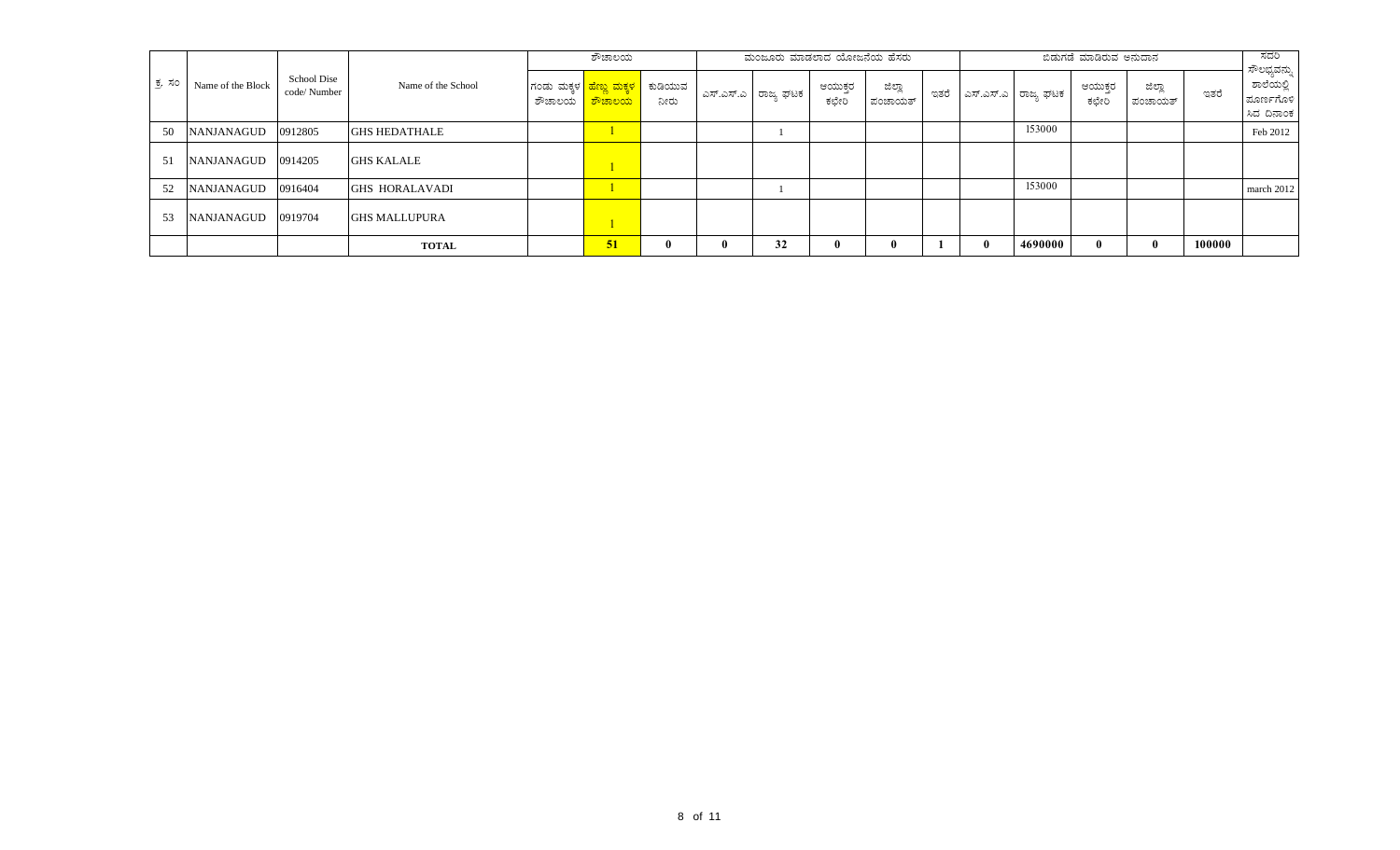| ಷರಾ                                                                    |
|------------------------------------------------------------------------|
|                                                                        |
|                                                                        |
| High school is functioning in primary<br>school & have Toilet facility |
|                                                                        |
|                                                                        |
|                                                                        |
|                                                                        |
| High school is functioning in primary<br>school & have Toilet facility |
|                                                                        |
|                                                                        |
|                                                                        |
| High school is functioning in primary<br>school & have Toilet facility |
| Toilet facility already exists                                         |
| High school is functioning in primary<br>school & have Toilet facility |
|                                                                        |
| Toilet facility Already exists                                         |
| High school is functioning in primary<br>school & have Toilet facility |
|                                                                        |
| BOYS SCHOOL                                                            |
| <b>BOYS SCHOOL</b>                                                     |
|                                                                        |
|                                                                        |
|                                                                        |
|                                                                        |
|                                                                        |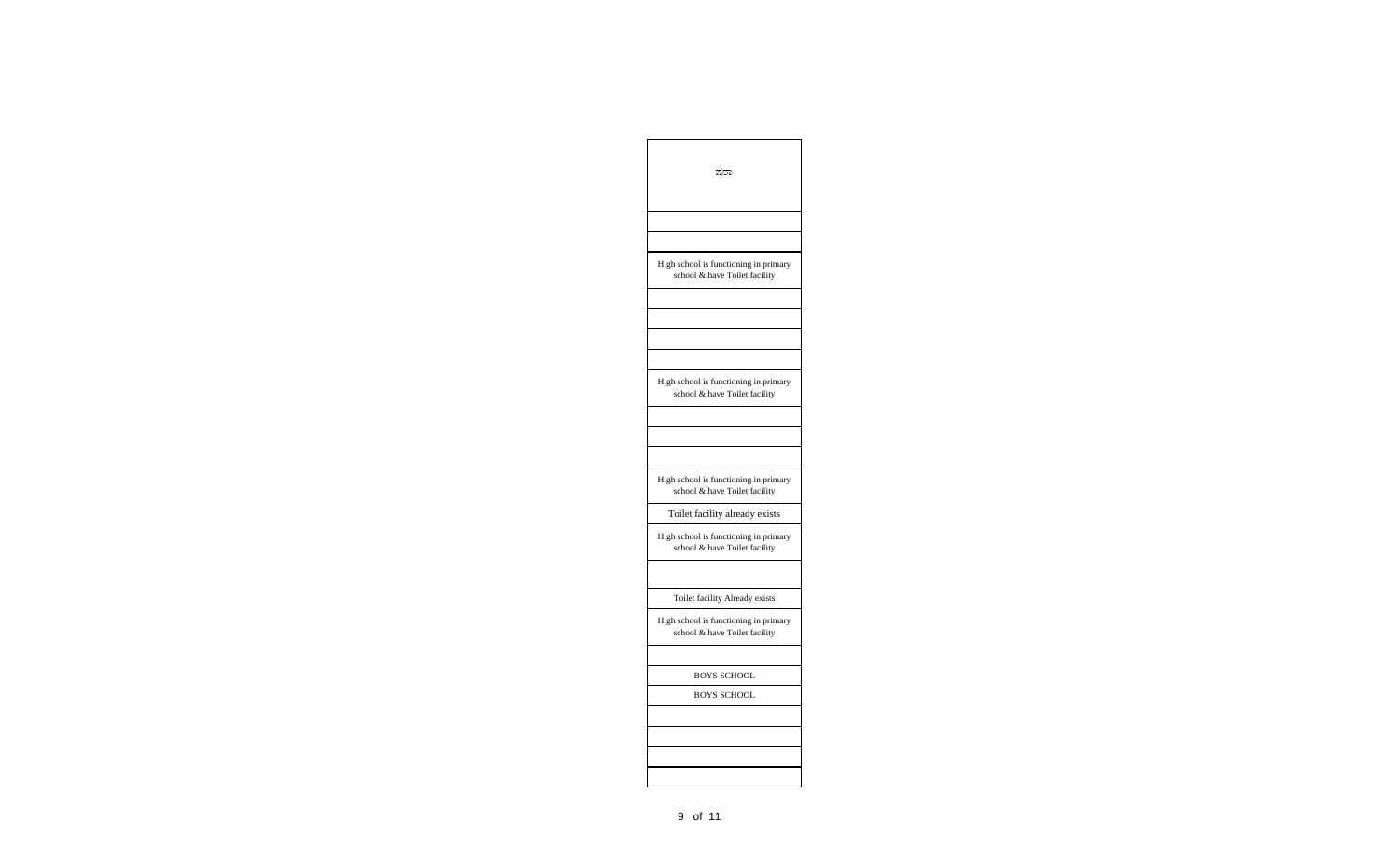| ಷರಾ                                                                    |
|------------------------------------------------------------------------|
|                                                                        |
|                                                                        |
|                                                                        |
| High school is functioning in primary<br>school & have Toilet facility |
| High school is functioning in primary<br>school & have Toilet facility |
|                                                                        |
| High school is functioning in primary<br>school & have Toilet facility |
| High school is functioning in primary<br>school & have Toilet facility |
| High school is functioning in primary<br>school & have Toilet facility |
| High school is functioning in primary<br>school & have Toilet facility |
| High school is functioning in primary<br>school & have Toilet facility |
| Toilet Facility already exists                                         |
|                                                                        |
| High school is functioning in primary<br>school & have Toilet facility |
|                                                                        |
|                                                                        |
|                                                                        |